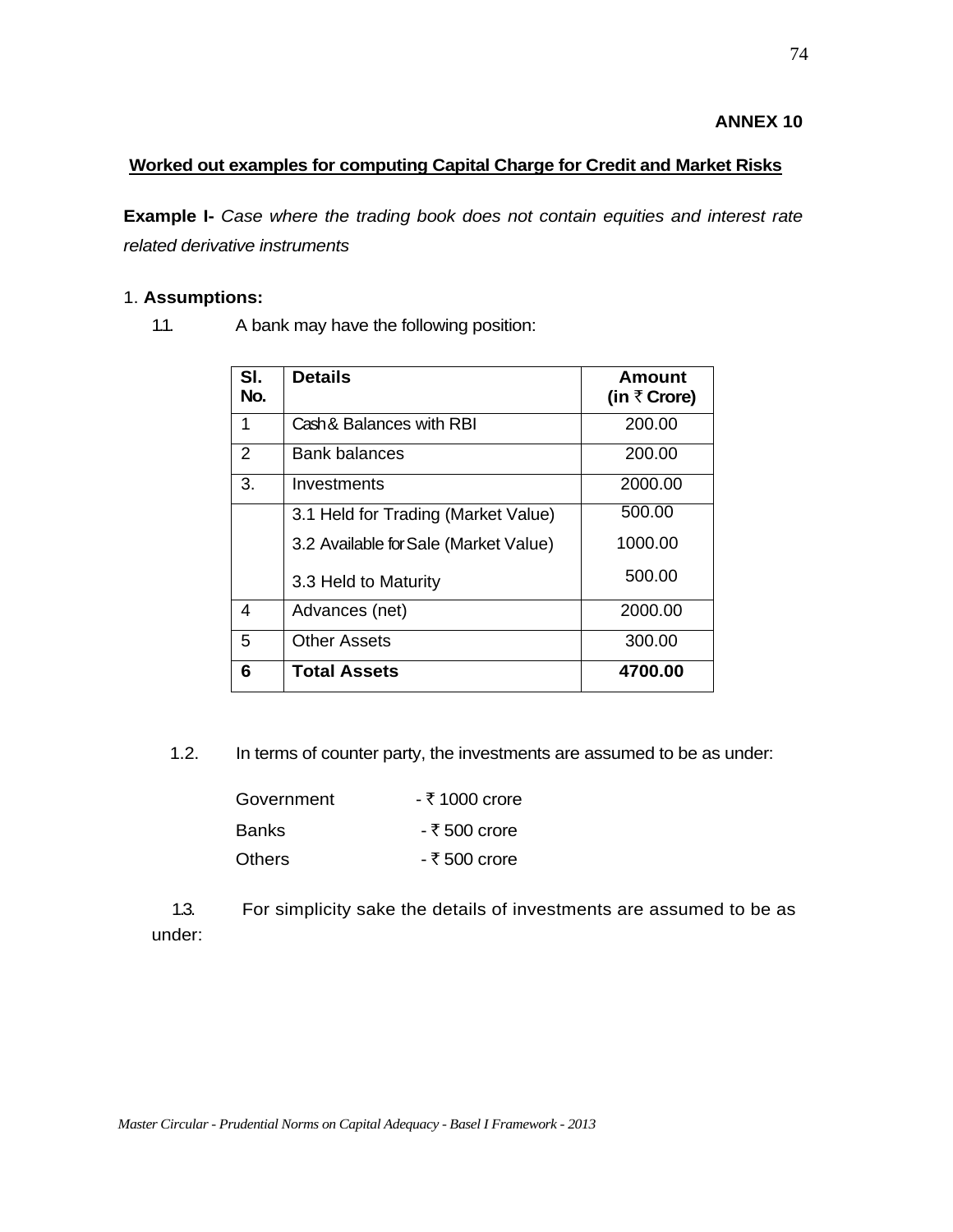# **i) Government Securities**

| <b>Date</b><br>οf | Οf<br>Date | <b>Maturity</b> | <b>Amount</b> | Coupon | <b>Type</b> |
|-------------------|------------|-----------------|---------------|--------|-------------|
| <b>Issue</b>      | reporting  | Date            | ₹ in          | $(\%)$ |             |
|                   |            |                 | crore         |        |             |
| 01/03/1992        | 31/03/2003 | 01/03/2004      | 100           | 12.50  | AFS         |
| 01/05/1993        | 31/03/2003 | 01/05/2003      | 100           | 12.00  | AFS         |
| 01/03/1994        | 31/03/2003 | 31/05/2003      | 100           | 12.00  | AFS         |
| 01/03/1995        | 31/03/2003 | 01/03/2015      | 100           | 12.00  | AFS         |
| 01/03/1998        | 31/03/2003 | 01/03/2010      | 100           | 11.50  | AFS         |
| 01/03/1 999       | 31/03/2003 | 01/03/2009      | 100           | 11.00  | AFS         |
| 01/03/2000        | 31/03/2003 | 01/03/2005      | 100           | 10.50  | HFT         |
| 01/03/2001        | 31/03/2003 | 01/03/2006      | 100           | 10.00  | HTM         |
| 01/03/2002        | 31/03/2003 | 01/03/2012      | 100           | 8.00   | <b>HTM</b>  |
| 01/03/2003        | 31/03/2003 | 01/03/2023      | 100           | 6.50   | HTM         |
| Total             |            |                 | 1000          |        |             |

# **ii) Bank Bonds**

| <b>Date</b><br>οf<br>Issue | Date<br>οf<br>reporting | <b>Maturity</b><br><b>Date</b> | <b>Amount</b><br>₹in | Coupon<br>(%) | Type       |
|----------------------------|-------------------------|--------------------------------|----------------------|---------------|------------|
|                            |                         |                                | crore                |               |            |
| 01/03/1992                 | 31/03/2003              | 01/03/2004                     | 100                  | 12.50         | <b>AFS</b> |
| 01/05/1993                 | 31/03/2003              | 01/05/2003                     | 100                  | 12.00         | <b>AFS</b> |
| 01/03/1994                 | 31/03/2003              | 31/05/2003                     | 100                  | 12.00         | <b>AFS</b> |
| 01/03/1995                 | 31/03/2003              | 01/03/2006                     | 100                  | 12.50         | <b>AFS</b> |
| 01/03/1998                 | 31/03/2003              | 01/03/2007                     | 100                  | 11.50         | <b>HFT</b> |
| <b>Total</b>               |                         |                                | 500                  |               |            |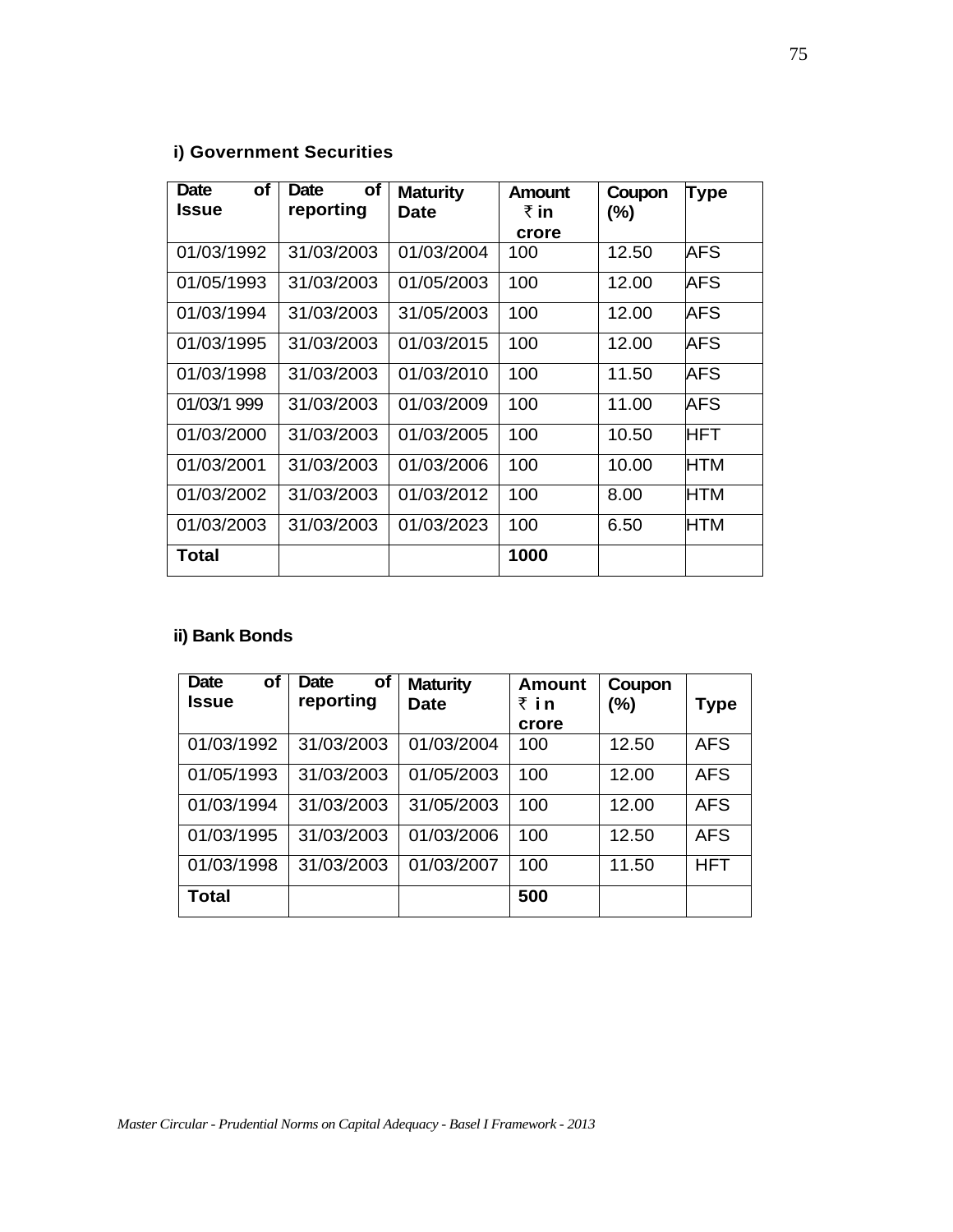#### **iii) Other securities**

| <b>Date</b><br>οf<br>Issue | οf<br>Date<br>reporting | <b>Maturity</b><br><b>Date</b> | <b>Amount</b><br>₹<br>i n<br>crore | Coupon<br>(%) | <b>Type</b> |
|----------------------------|-------------------------|--------------------------------|------------------------------------|---------------|-------------|
| 01/03/1992                 | 31/03/2003              | 01/03/2004                     | 100                                | 12.50         | <b>HFT</b>  |
| 01/05/1993                 | 31/03/2003              | 01/05/2003                     | 100                                | 12.00         | <b>HFT</b>  |
| 01/03/1994                 | 31/03/2003              | 31/05/2003                     | 100                                | 12.00         | <b>HFT</b>  |
| 01/03/1995                 | 31/03/2003              | 01/03/2006                     | 100                                | 12.50         | <b>HTM</b>  |
| 01/03/1998                 | 31/03/2003              | 01/03/2017                     | 100                                | 11.50         | <b>HTM</b>  |
| Total                      |                         |                                | 500                                |               |             |

## **iv) Overall position**

|                | <b>Break-up of total investments</b> |                   | $($ ₹ in crore)   |              |
|----------------|--------------------------------------|-------------------|-------------------|--------------|
|                | Government                           | <b>Bank bonds</b> | <b>Other</b>      | <b>Total</b> |
|                | <b>Securities</b>                    |                   | <b>securities</b> |              |
| <b>HFT</b>     | 100                                  | 100               | 300               | 500          |
| <b>AFS</b>     | 600                                  | 400               | 0                 | 1000         |
| <b>Trading</b> | 700                                  | 500               | 300               | 1500         |
| <b>Book</b>    |                                      |                   |                   |              |
| <b>HTM</b>     | 300                                  | 0                 | 200               | 500          |
| <b>Total</b>   | 1000                                 | 500               | 500               | 2000         |

# 2. **Computation of risk weighted assets**

# **2.1. Risk Weighted Assets for Credit Risk**

As per the guidelines, Held for Trading and Available for Sale securities would qualify to be categorized as Trading Book. Thus, trading book in the instant case would be  $\bar{\tau}$ 1500 crore as indicated above. While computing the credit risk, the securities held under trading book would be excluded and hence the risk-weighted assets for credit risks would be as under: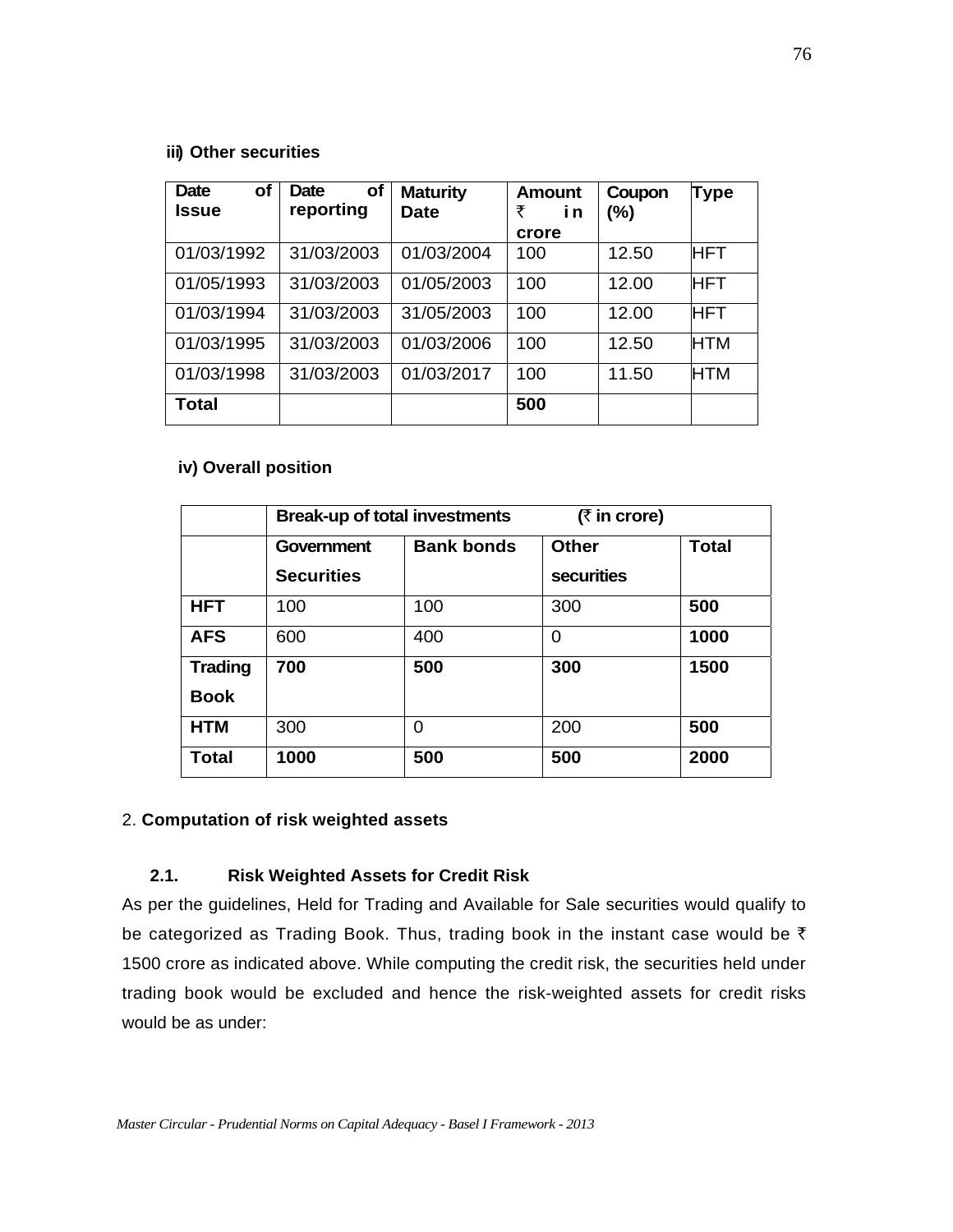|                |                          |                         |                              | (₹ in crore)                          |
|----------------|--------------------------|-------------------------|------------------------------|---------------------------------------|
| S. No.         | <b>Details of Assets</b> | <b>Market</b><br>Value* | <b>Risk Weight</b><br>$(\%)$ | <b>Risk weighted</b><br><b>Assets</b> |
| 1              | Cash & balances          | 200                     | $\Omega$                     | $\Omega$                              |
|                | with RBI                 |                         |                              |                                       |
| $\overline{2}$ | <b>Bank balances</b>     | 200                     | 20                           | 40                                    |
| 3              | Investments:             |                         |                              |                                       |
|                | Government               | 300                     | 0                            | 0                                     |
|                | <b>Banks</b>             | 0                       | 20                           | 0                                     |
|                | <b>Others</b>            | 200                     | 100                          | 200                                   |
| 4              | Advances (net)           | 2000                    | 100                          | 2000                                  |
| 5              | <b>Other Assets</b>      | 300                     | 100                          | 300                                   |
| 6              | <b>Total Assets</b>      | 3200                    |                              | 2540                                  |

\*Assumed as Market Value for illustration

#### **2.2. Risk Weighted Assets for Market Risk (Trading Book)**

*(Please refer to table in para 1.3(iv)* 

## **a. Specific Risk**

(i) Government securities: ₹700 crore – Nil

(ii) Bank bonds:

|                                                                           |                |                       | (Amount in $\bar{\tau}$ crore) |
|---------------------------------------------------------------------------|----------------|-----------------------|--------------------------------|
| <b>Details</b>                                                            | <b>Capital</b> | <b>Amount Capital</b> |                                |
|                                                                           | charge         |                       | charge                         |
| For residual term to final maturity 6<br>months or less                   | 0.30%          | 200                   | 0.60                           |
| For residual term to final maturity between<br>6 and 24 months            | 1.125%         | 100                   | 1.125                          |
| maturity<br>final<br>residual<br>to<br>For<br>term<br>exceeding 24 months | 1.80%          | 200                   | 3.60                           |
| <b>Total</b>                                                              |                | 500                   | 5.325                          |

(iii) Other securities:  $\bar{\tau}$  300 crore @ 9% =  $\bar{\tau}$  27 crore Total

charge for specific risk (i)+(ii)+(iii)

=  $\bar{x}$  0 crore+  $\bar{x}$  5.325 crore +  $\bar{x}$  27 crore =  $\bar{x}$  32.325 crore

*Master Circular - Prudential Norms on Capital Adequacy - Basel I Framework - 2013*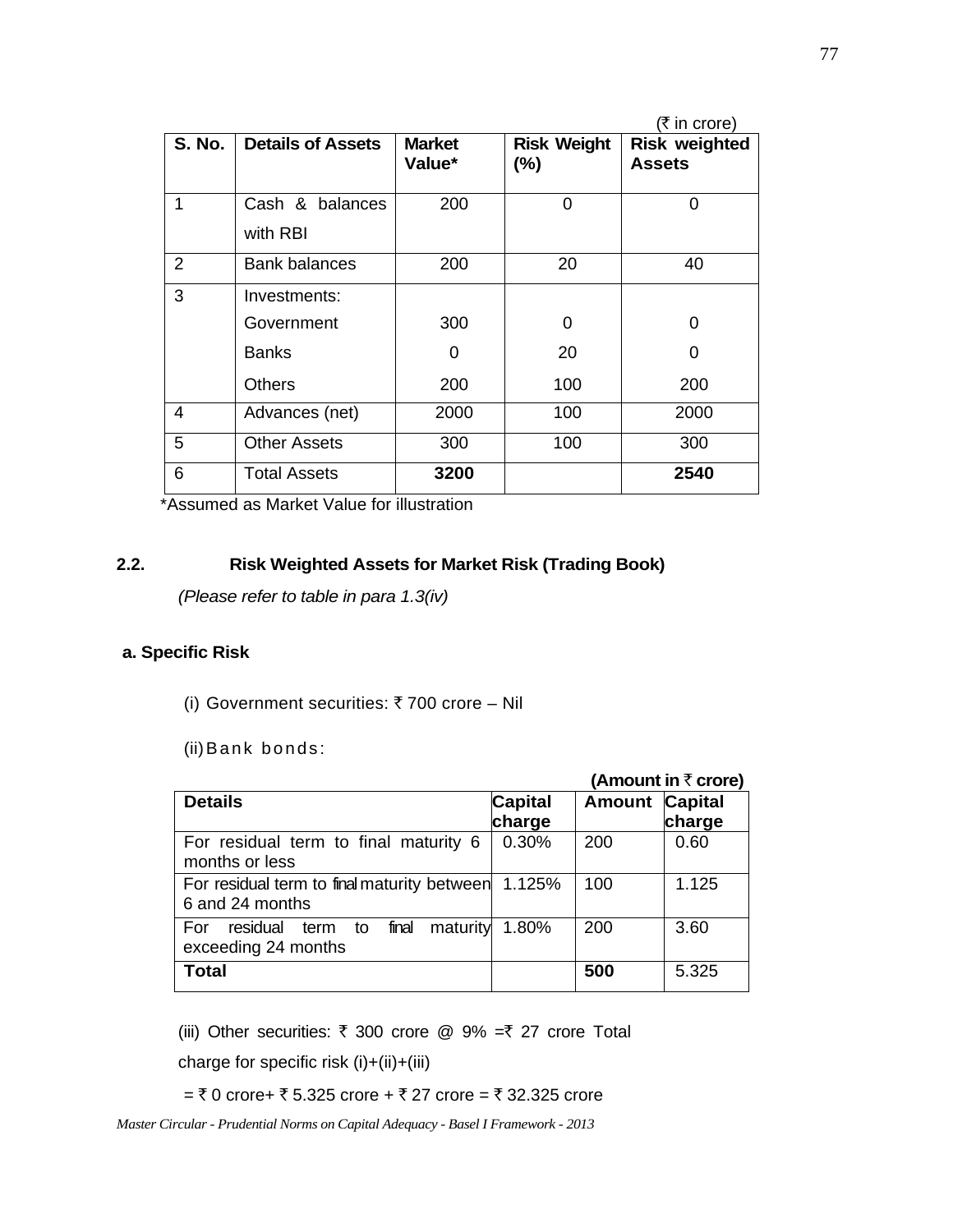Therefore, capital charge for specific risk in trading book is  $\bar{\tau}$  32.33 crore.

## **b. General Market Risk**

Modified duration is used to arrive at the price sensitivity of an interest rate related instrument. For all the securities listed below, date of reporting is taken as 31/3/2003.

|                                |                                |                                    |                  | (Amount in ₹ crore)                                       |
|--------------------------------|--------------------------------|------------------------------------|------------------|-----------------------------------------------------------|
| <b>Counter</b><br><b>Party</b> | <b>Maturity</b><br><b>Date</b> | <b>Amount</b><br>(market<br>value) | Coupon<br>$(\%)$ | <b>Capital</b><br>Charge<br>for<br>general<br>market risk |
| Govt.                          | 01/03/2004                     | 100                                | 12.50            | 0.84                                                      |
| Govt.                          | 01/05/2003                     | 100                                | 12.00            | 0.08                                                      |
| Govt.                          | 31/05/2003                     | 100                                | 12.00            | 0.16                                                      |
| Govt.                          | 01/03/2015                     | 100                                | 12.50            | 3.63                                                      |
| Govt.                          | 01/03/2010                     | 100                                | 11.50            | 2.79                                                      |
| Govt.                          | 01/03/2009                     | 100                                | 11.00            | 2.75                                                      |
| Govt.                          | 01/03/2005                     | 100                                | 10.50            | 1.35                                                      |
| <b>Banks</b>                   | 01/03/2004                     | 100                                | 12.50            | 0.84                                                      |
| <b>Banks</b>                   | 01/05/2003                     | 100                                | 12.00            | 0.08                                                      |
| <b>Banks</b>                   | 31/05/2003                     | 100                                | 12.00            | 0.16                                                      |
| <b>Banks</b>                   | 01/03/2006                     | 100                                | 12.50            | 1.77                                                      |
| <b>Banks</b>                   | 01/03/2007                     | 100                                | 11.50            | 2.29                                                      |
| <b>Others</b>                  | 01/03/2004                     | 100                                | 12.50            | 0.84                                                      |
| <b>Others</b>                  | 01/05/2003                     | 100                                | 12.00            | 0.08                                                      |
| <b>Others</b>                  | 31/05/2003                     | 100                                | 12.00            | 0.16                                                      |
|                                | <b>Total</b>                   | 1500                               |                  | 17.82                                                     |

#### **c. Total Charge for Market Risk**

Adding the capital charges for specific risk as well as general market risk would give the total capital charge for the trading book of interest rate related instruments. Therefore, capital charge for Market Risks =  $\bar{\tau}$  32.33 crore +  $\bar{\tau}$  17.82 crore, i.e.,  $\bar{\tau}$  50.15 crore.

**d.** To facilitate computation of CRAR for the whole book, this capital charge needs to be converted into equivalent risk weighted assets. In India, the minimum CRAR is 9%.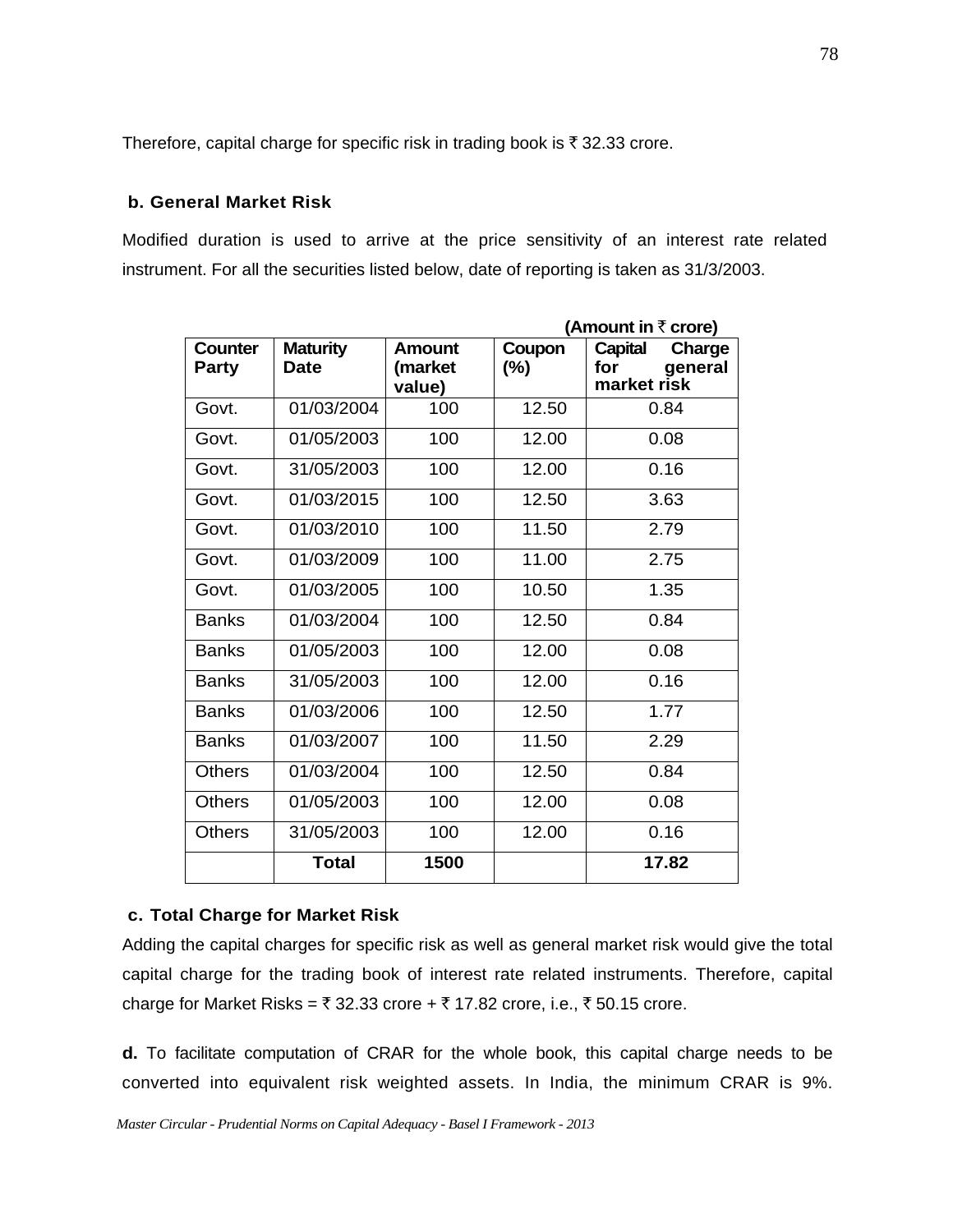Hence, the capital charge could be converted to risk weighted assets by multiplying the capital charge by (100 ÷ 9), Thus risk weighted assets for market risk is 50.15\*(100 ÷ 9) =  $\overline{\tau}$ 557.23 crore.

#### **2.3 Computing the Capital Ratio**

| (Amount in $\bar{\tau}$ crore) |                                      |         |
|--------------------------------|--------------------------------------|---------|
|                                | <b>Total Capital</b>                 | 400     |
|                                | Risk weighted assets for Credit Risk | 2540.00 |
|                                | Risk weighted assets for Market Risk | 557.23  |
|                                | Total Risk weighted assets (2+3)     | 3097.23 |
|                                | <b>CRAR</b> $[(1 \div 4)^* 100]$     | 12.91 % |

**Example 2-** *indicating computation of capital charge for credit and market risks – with equities and interest rate related derivative instruments. Foreign exchange and gold open positions also have been assumed*.

## **Assumptions**

A bank may have the following position:

| Sr.<br>No. | <b>Details</b>                          | ₹ in Crore |
|------------|-----------------------------------------|------------|
| 1          | & Balances with RBI<br>Cash             | 200.00     |
| 2          | <b>Bank balances</b>                    | 200.00     |
| 3          | Investments                             |            |
|            | Interest Rate related Securities<br>3.1 |            |
|            | Held for Trading                        | 500.00     |
|            | <b>Available for Sale</b>               | 1000.00    |
|            | <b>Held to Maturity</b>                 | 500.00     |
|            | 3.2 Equities                            | 300.00     |
| 4          | Advances (net)                          | 2000.00    |
| 5          | <b>Other Assets</b>                     | 300.00     |
| 6          | <b>Total Assets</b>                     | 5000.00    |

Foreign exchange open position limit is assumed as  $\bar{\tau}$  60 crore and Gold open position is assumed at  $\bar{x}$  40 crore.

Let us also assume that the bank is having the following positions in interest rate related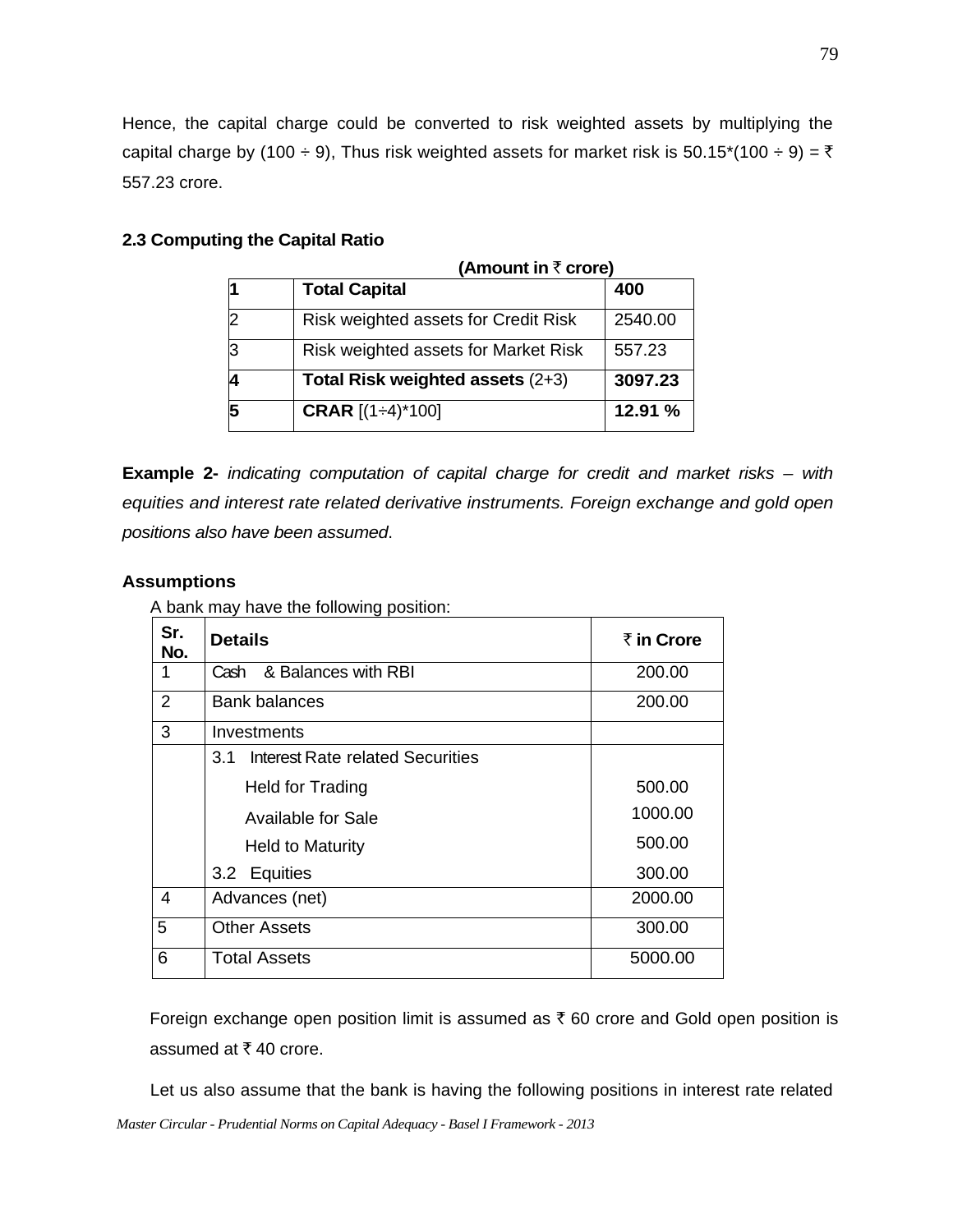derivatives:

- (i) Interest Rate Swaps (IRS),  $\bar{\tau}$  100 crore bank received floating rate interest and pays fixed, next interest fixing after 6 months, residual life of swap 8 years, and
- (ii) Long position in interest rate future (IRF),  $\bar{\tau}$  50 crore, delivery after 6 months, life of underlying government security 3.5 years.

In terms of counter party the investments are assumed to be as under:

| a) Interest rate related securities |              |
|-------------------------------------|--------------|
| Government                          | ₹ 1000 crore |
| <b>Banks</b>                        | ₹ 500 crore  |
| Corporate Bonds                     | ₹ 500 crore  |
| b) Equities                         |              |
| <b>Others</b>                       | ₹ 300 crore  |

For interest rate swaps and interest rate futures the counterparties are assumed to be corporates.

For simplicity sake let us assume the details of investments in interest rate related securities as under:

| <b>Date</b><br>οf<br>Issue | οf<br>Date<br>reporting | <b>Maturity</b><br>Date | <b>Amount</b><br>₹ crore | Coupon<br>(%) | Type       |
|----------------------------|-------------------------|-------------------------|--------------------------|---------------|------------|
| 01/03/1992                 | 31/03/2003              | 01/03/2004              | 100                      | 12.50         | AFS        |
| 01/05/1993                 | 31/03/2003              | 01/05/2003              | 100                      | 12.00         | AFS        |
| 01/03/1994                 | 31/03/2003              | 31/05/2003              | 100                      | 12.00         | AFS        |
| 01/03/1995                 | 31/03/2003              | 01/03/2015              | 100                      | 12.50         | AFS        |
| 01/03/1998                 | 31/03/2003              | 01/03/2010              | 100                      | 11.50         | AFS        |
| 01/03/1999                 | 31/03/2003              | 01/03/2009              | 100                      | 11.00         | AFS        |
| 01/03/2000                 | 31/03/2003              | 01/03/2005              | 100                      | 10.50         | <b>HFT</b> |
| 01/03/2001                 | 31/03/2003              | 01/03/2006              | 100                      | 10.00         | HTM        |
| 01/03/2002                 | 31/03/2003              | 01/03/2012              | 100                      | 8.00          | HTM        |
| 01/03/2003                 | 31/03/2003              | 01/03/2023              | 100                      | 6.50          | HTM        |
| Total                      |                         |                         | 1000                     |               |            |

#### **i) Government Securities**

*Master Circular - Prudential Norms on Capital Adequacy - Basel I Framework - 2013*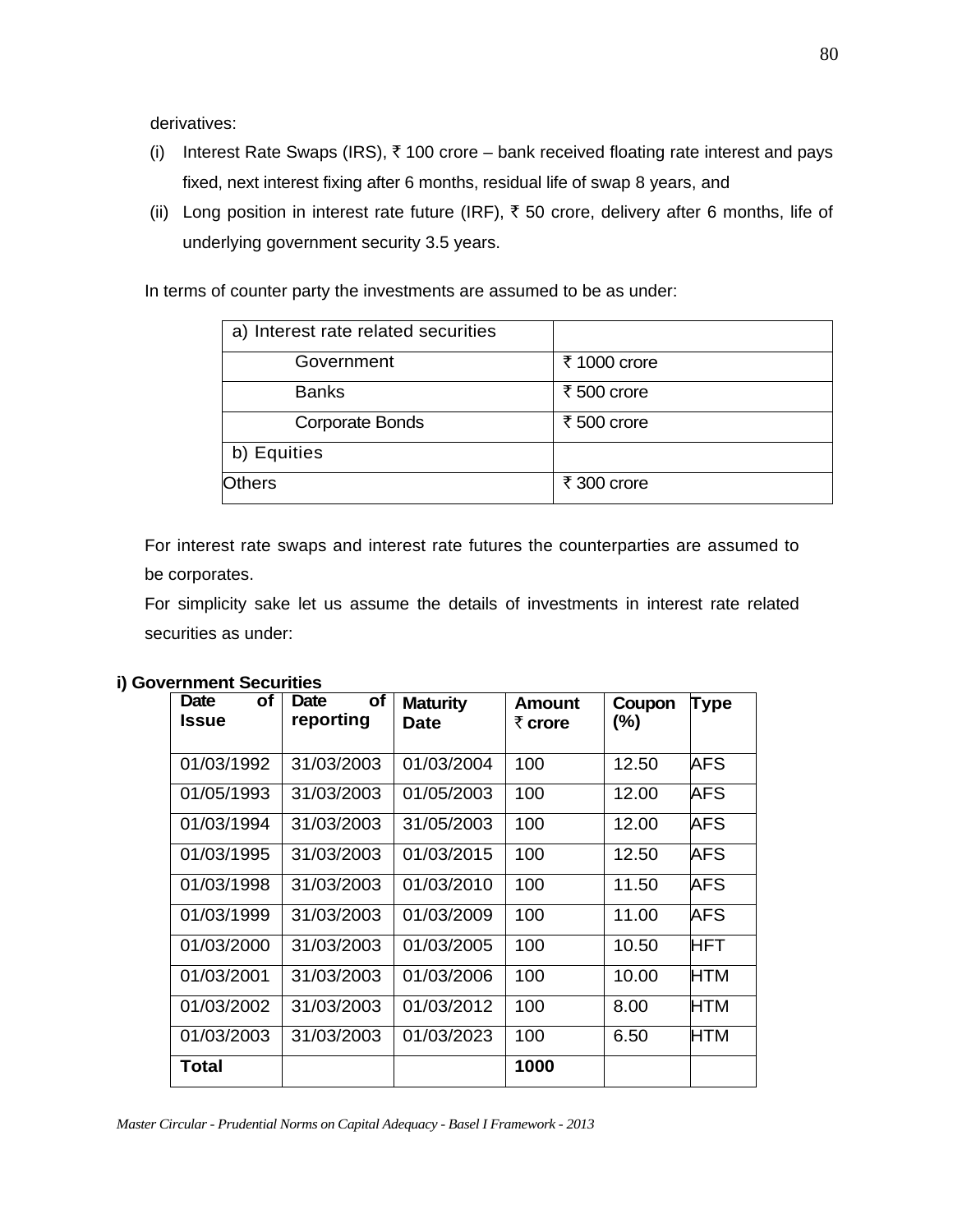# **ii) Bank Bonds**

| <b>Date</b><br><b>of</b><br><b>Issue</b> | <b>of</b><br>Date<br>reporting | <b>Maturity</b><br><b>Date</b> | Amount<br>$\bar{z}$ crore | Coupon<br>(%) | Type       |
|------------------------------------------|--------------------------------|--------------------------------|---------------------------|---------------|------------|
| 01/03/1992                               | 31/03/2003                     | 01/03/2004                     | 100                       | 12.50         | <b>AFS</b> |
| 01/05/1993                               | 31/03/2003                     | 01/05/2003                     | 100                       | 12.00         | <b>AFS</b> |
| 01/03/1994                               | 31/03/2003                     | 31/05/2003                     | 100                       | 12.00         | <b>AFS</b> |
| 01/03/1995                               | 31/03/2003                     | 01/03/2006                     | 100                       | 12.50         | <b>AFS</b> |
| 01/03/1998                               | 31/03/2003                     | 01/03/2007                     | 100                       | 11.50         | <b>HFT</b> |
| Total                                    |                                |                                | 500                       |               |            |

# **iii) Other securities**

| of<br><b>Date</b> | <b>of</b><br><b>Date</b> | <b>Maturity</b> | <b>Amount</b> | Coupon | Type       |
|-------------------|--------------------------|-----------------|---------------|--------|------------|
| <b>Issue</b>      | reporting                | <b>Date</b>     | ₹ crore       | (%)    |            |
| 01/03/1992        | 31/03/2003               | 01/03/2004      | 100           | 12.50  | <b>HFT</b> |
| 01/05/1993        | 31/03/2003               | 01/05/2003      | 100           | 12.00  | <b>HFT</b> |
| 01/03/1994        | 31/03/2003               | 31/05/2003      | 100           | 12.00  | <b>HFT</b> |
| 01/03/1995        | 31/03/2003               | 01/03/2006      | 100           | 12.50  | <b>HTM</b> |
| 01/03/1998        | 31/03/2003               | 01/03/2017      | 100           | 11.50  | <b>HTM</b> |
| Total             |                          |                 | 500           |        |            |

## (c) **Overall Position**

|                               | <b>Break-up of total investments</b> |                             |                                   |              |               |                |
|-------------------------------|--------------------------------------|-----------------------------|-----------------------------------|--------------|---------------|----------------|
|                               |                                      |                             | Interest rate related instruments |              | <b>Equity</b> |                |
|                               | Govt.<br><b>Securities</b>           | <b>Bank</b><br><b>bonds</b> | <b>Other</b><br><b>securities</b> | <b>Total</b> |               | Grand<br>Total |
| <b>HFT</b>                    | 100                                  | 100                         | 300                               | 500          | 300           | 800            |
| <b>AFS</b>                    | 600                                  | 400                         | $\Omega$                          | 1000         | $\Omega$      | 1000           |
| <b>Trading</b><br><b>Book</b> | 700                                  | 500                         | 300                               | 1500         | 300           | 1800           |
| <b>HTM</b>                    | 300                                  | $\Omega$                    | 200                               | 500          | $\Omega$      | 500            |
| Grand<br>Total                | 1000                                 | 500                         | 500                               | 2000         | 300           | 2300           |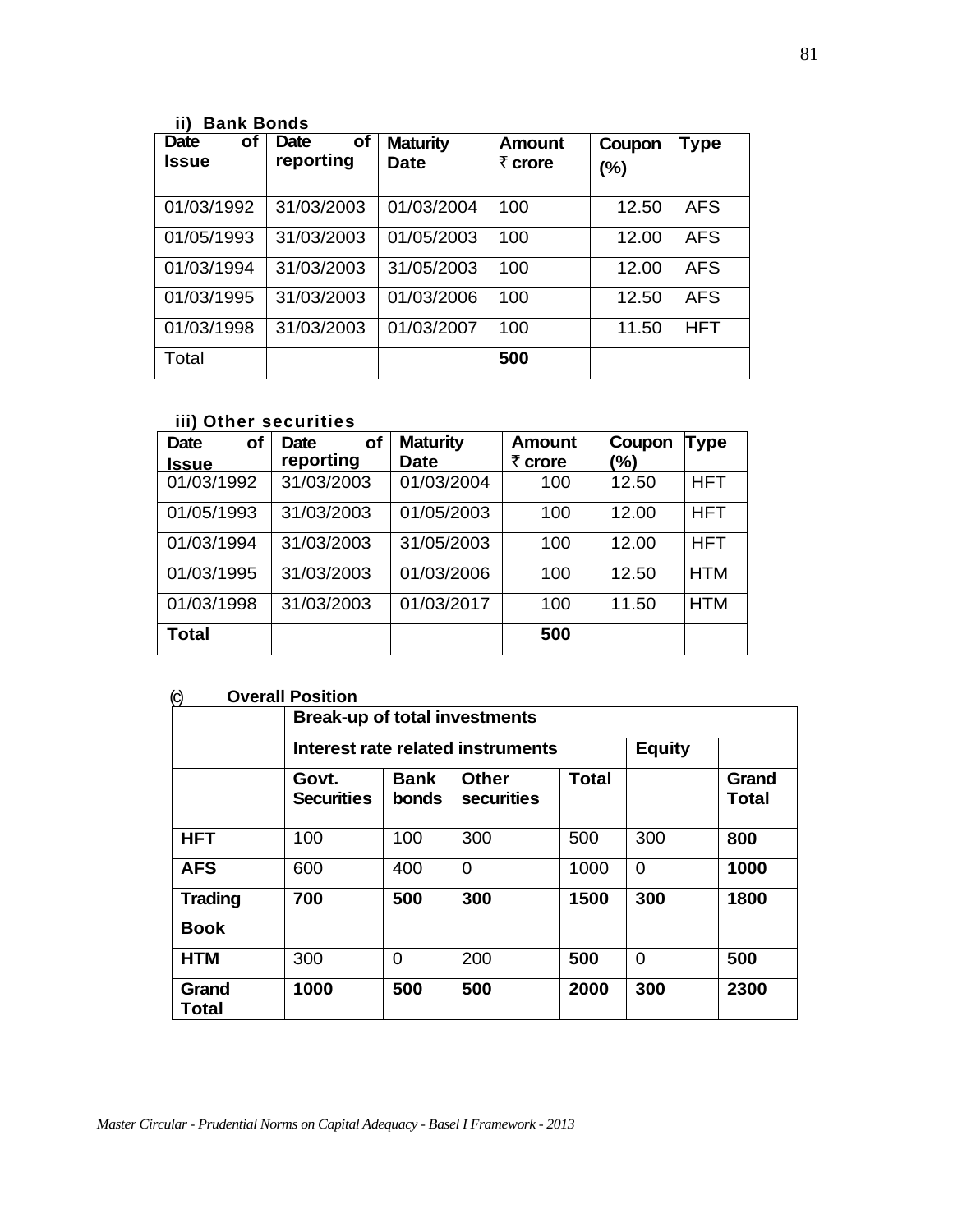#### **2. Computation of Risk Weighted Assets**

## **2.1. Risk Weighted Assets for Credit Risk**

As per the guidelines, held for trading and available for sale securities would qualify to be categorized as Trading Book. Thus trading book in respect of interest rate related investments in the instant case would be  $\bar{\tau}$ 1500 crore. In addition, equities position of  $\overline{300}$  crore would be in the trading book, as indicated above. The derivative products held by banks are to be considered as part of trading book. Open position on foreign exchange and gold also would be considered for market risk. While computing the capital charge for credit risk, the securities held under trading book would be excluded and hence the credit risk based risk-weights would be as under:

| <b>Details of Assets</b>            | <b>Book Value</b>                                                               | <b>Risk Weight</b> | <b>Risk weighted</b><br><b>Assets</b> |
|-------------------------------------|---------------------------------------------------------------------------------|--------------------|---------------------------------------|
| Cash& RBI                           | 200                                                                             | 0%                 | <sup>0</sup>                          |
| <b>Bank balances</b>                | 200                                                                             | 20%                | 40                                    |
| Investments in (HTM<br>category)    |                                                                                 |                    |                                       |
| Government                          | 300                                                                             | $0\%$              | 0                                     |
| <b>Banks</b>                        | $\Omega$                                                                        | 20%                | 0                                     |
| Corporate Bonds                     | 200                                                                             | 100%               | 200                                   |
| Advances (net)                      | 2000                                                                            | 100%               | 2000                                  |
| <b>Other Assets</b>                 | 300                                                                             | 100%               | 300                                   |
| <b>Total</b>                        | 3200                                                                            |                    | 2540                                  |
| Credit Risk for OTC<br>Derivatives: |                                                                                 |                    |                                       |
| <b>IRS</b>                          | 100<br>(Credit conversion<br>factor - $1\%$ + $1\%$ per<br>year)                | 100%               | 8.00                                  |
| <b>IRF</b>                          | 50<br>(Credit conversion factor<br>for maturities less than<br>one year $-0.5%$ | 100%               | 0.25                                  |
| <b>Total</b>                        | 3350                                                                            |                    | 2548.25                               |

**(Amount in** ` **Crore)**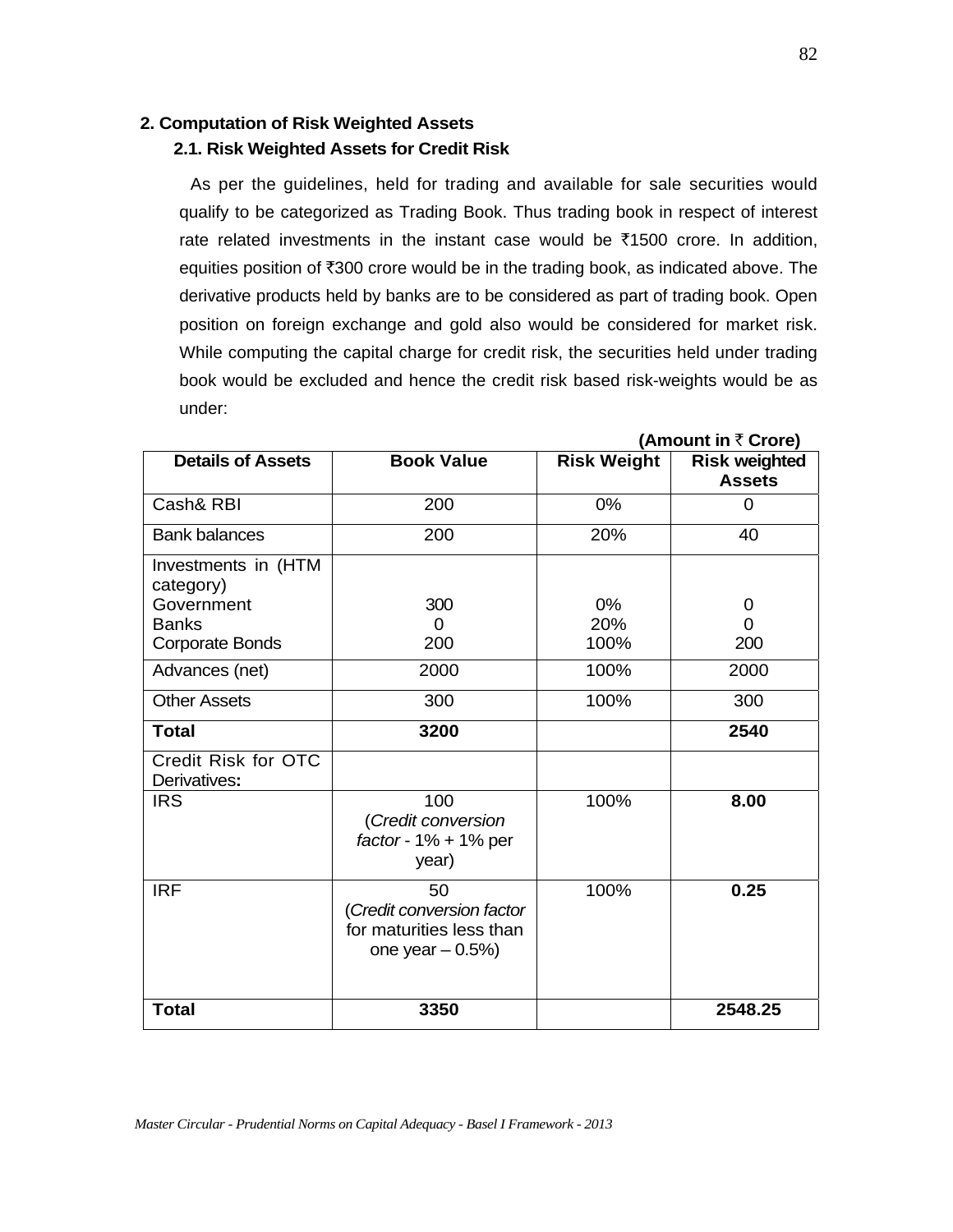#### **2.2 Risk Weighted Assets for Market Risk (Trading Book)**

(Please refer to table in para 1 .7(iv) )

#### **a. Specific Risk**

- 1. Investments in interest rate related instruments:
	- (i) Government securities  $-$  ₹700 crore  $-$  Nil
		- (ii) Bank bonds

**(Amount in ₹ Crore)** 

| <b>Details</b>                               | Capital<br>charge | <b>Amount</b> | <b>Capital</b><br>Charge |
|----------------------------------------------|-------------------|---------------|--------------------------|
| For residual term to final<br>maturity 6     | 0.30%             | 200           | 0.600                    |
| months or less                               |                   |               |                          |
| residual<br>term to final maturity<br>For    | 1.125%            | 100           | 1.125                    |
| between 6 and 24 months                      |                   |               |                          |
| residual<br>final maturity<br>For<br>term to | 1.80%             | 200           | 3.600                    |
| exceeding 24 months                          |                   |               |                          |
| Total                                        |                   | 500           | 5.325                    |

(iii) Others ₹ 300 crore @ 9% = ₹ 27 crore

Total: (i) + (ii) + (iii)

 $=$  ₹ 0 crore+ ₹ 5.325 crore+ ₹ 27 crore = ₹ 32.325 crore

2. Equities – capital charge of  $9\% = \overline{5}$  27 crore

Total specific charge (1+2)

Therefore, capital charge for specific risk in the trading book is  $\bar{\tau}$  59.33 crore ( $\bar{\tau}$  32.33 crore +  $\bar{\tau}$  27 crore).

#### **b. General Market Risk**

(1). Investments in interest rate related instruments:

Modified duration is used to arrive at the price sensitivity of an interest rate related instrument. For all the securities listed below, date of reporting is taken as 31/3/2003.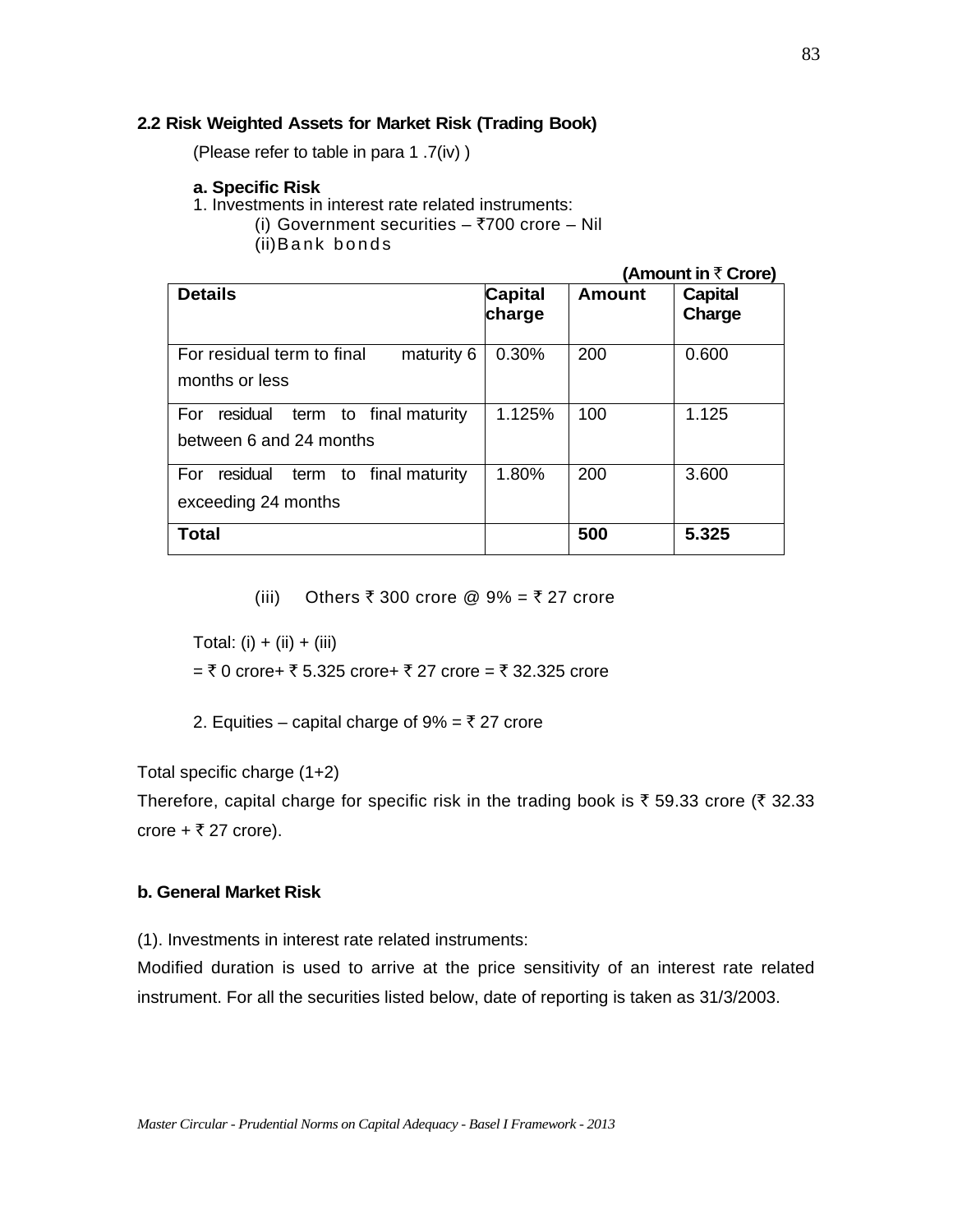|                      |                      |                                  |                  | (Amount in $\bar{\tau}$ Crore)                            |
|----------------------|----------------------|----------------------------------|------------------|-----------------------------------------------------------|
| <b>Counter Party</b> | <b>Maturity Date</b> | <b>Amount</b><br>market<br>value | Coupon<br>$(\%)$ | <b>Capital</b><br>charge<br>for<br>general<br>market risk |
| Govt.                | 01/03/2004           | 100                              | 12.50            | 0.84                                                      |
| Govt.                | 01/05/2003           | 100                              | 12.00            | 0.08                                                      |
| Govt.                | 31/05/2003           | 100                              | 12.00            | 0.16                                                      |
| Govt.                | 01/03/2015           | 100                              | 12.50            | 3.63                                                      |
| Govt.                | 01/03/2010           | 100                              | 11.50            | 2.79                                                      |
| Govt.                | 01/03/2009           | 100                              | 11.00            | 2.75                                                      |
| Govt.                | 01/03/2005           | 100                              | 10.50            | 1.35                                                      |
| <b>Banks</b>         | 01/03/2004           | 100                              | 12.50            | 0.84                                                      |
| <b>Banks</b>         | 01/05/2003           | 100                              | 12.00            | 0.08                                                      |
| <b>Banks</b>         | 31/05/2003           | 100                              | 12.00            | 0.16                                                      |
| <b>Banks</b>         | 01/03/2006           | 100                              | 12.50            | 1.77                                                      |
| <b>Banks</b>         | 01/03/2007           | 100                              | 11.50            | 2.29                                                      |
| <b>Others</b>        | 01/03/2004           | 100                              | 12.50            | 0.84                                                      |
| <b>Others</b>        | 01/05/2003           | 100                              | 12.00            | 0.08                                                      |
| <b>Others</b>        | 31/05/2003           | 100                              | 12.00            | 0.16                                                      |
|                      | <b>Total</b>         | 1500                             |                  | 17.82                                                     |

- (2) Positions in interest rate related derivatives
- Interest rate swap

| <b>Counter</b><br><b>Party</b> | <b>Maturity</b><br><b>Date</b> | <b>Notional</b><br><b>Amount</b><br>(i.e.,<br>market | <b>Modified</b><br>duration or<br>price<br>sensitivity | <b>Assumed</b><br>change in<br>yield<br>(ACI) | Capital<br>charge* |
|--------------------------------|--------------------------------|------------------------------------------------------|--------------------------------------------------------|-----------------------------------------------|--------------------|
| <b>GOI</b>                     | 30/09/2003                     | 100                                                  | 0.47                                                   | 1.00                                          | 0.47               |
| <b>GOI</b>                     | 31/03/2011                     | 100                                                  | 5.14                                                   | 0.60                                          | $(-)3.08$          |
|                                |                                |                                                      |                                                        |                                               | (-) 2.61           |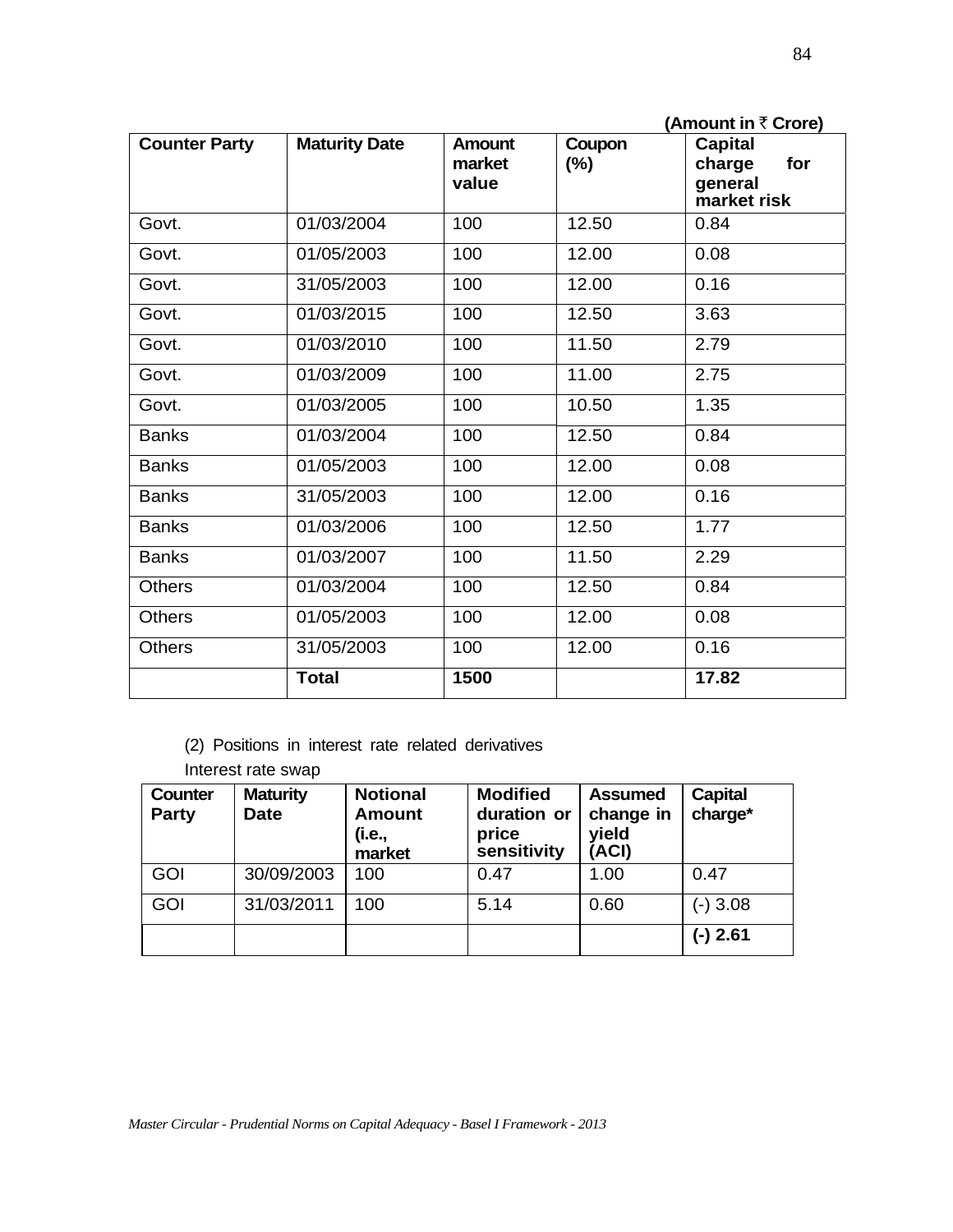| Interest rate future           |                                |                                                      |                                                        |                                      |                          |  |
|--------------------------------|--------------------------------|------------------------------------------------------|--------------------------------------------------------|--------------------------------------|--------------------------|--|
| <b>Counter</b><br><b>Party</b> | <b>Maturity</b><br><b>Date</b> | <b>Notional</b><br>Amount (i.e.,<br>market<br>value) | <b>Modified</b><br>duration or<br>price<br>sensitivity | <b>Assumed</b><br>change in<br>yield | <b>Capital</b><br>charge |  |
| <b>GOI</b>                     | 30/09/2003                     | 50                                                   | 0.45                                                   | 1.00                                 | (-) 0.225                |  |
| <b>GOI</b>                     | 31/03/2007                     | 50                                                   | 2.84                                                   | 0.75                                 | 1.070                    |  |
|                                |                                |                                                      |                                                        |                                      | 0.840                    |  |

#### (3) Disallowances

The price sensitivities calculated as above have been slotted into a duration-based ladder with fifteen time-bands as shown in table at the end of the Anenxure. Long and short positions within a time band have been subjected to vertical disallowance of 5%. In the instant case, vertical disallowance is applicable under 3-6 month time band and 7.3- 9.3 year time band. Then, net positions in each time band have been computed for horizontal offsetting subject to the disallowances mentioned in the table. In the instant case, horizontal disallowance is applicable only in respect of Zone 3. Horizontal disallowances in respect of adjacent zones are not applicable in the instant case.

#### *3.1 Calculation of Vertical Disallowance*

While calculating capital charge for general market risk on interest rate related instruments, banks should recognize the basis risk (different types of instruments whose price responds differently for movement in general rates) and gap risk (different maturities within timebands). This is addressed by a small capital charge (5%) on matched (off-setting) positions in each time band ("Vertical Disallowance")

An off-setting position, for vertical disallowance, will be the either the sum of long positions and or the short positions within a time band, whichever is lower. In the table at the end of the annex, except for the time band 3-6 months in Zone 1 and the time band of 7.3-9.3 years, where there are off-setting positions of (-) 0.22 and 2.79, there is no offsetting position in any other time band. The sum of long positions in the 3-6 months time band is  $+$  0.47 and the sum of short positions in this time band is  $(-)$  0.22. This offsetting position of 0.22 is subjected to a capital charge of 5% i.e. 0.01. The sum of long positions in the 7.3-9.3 years time band is + 2.79 and the sum of short positions in this time band is (-) 3.08. This off-setting position of 2.79 is subjected to a capital charge of 5% i.e. 0.1395. It may be mentioned here that if a bank does not have both long and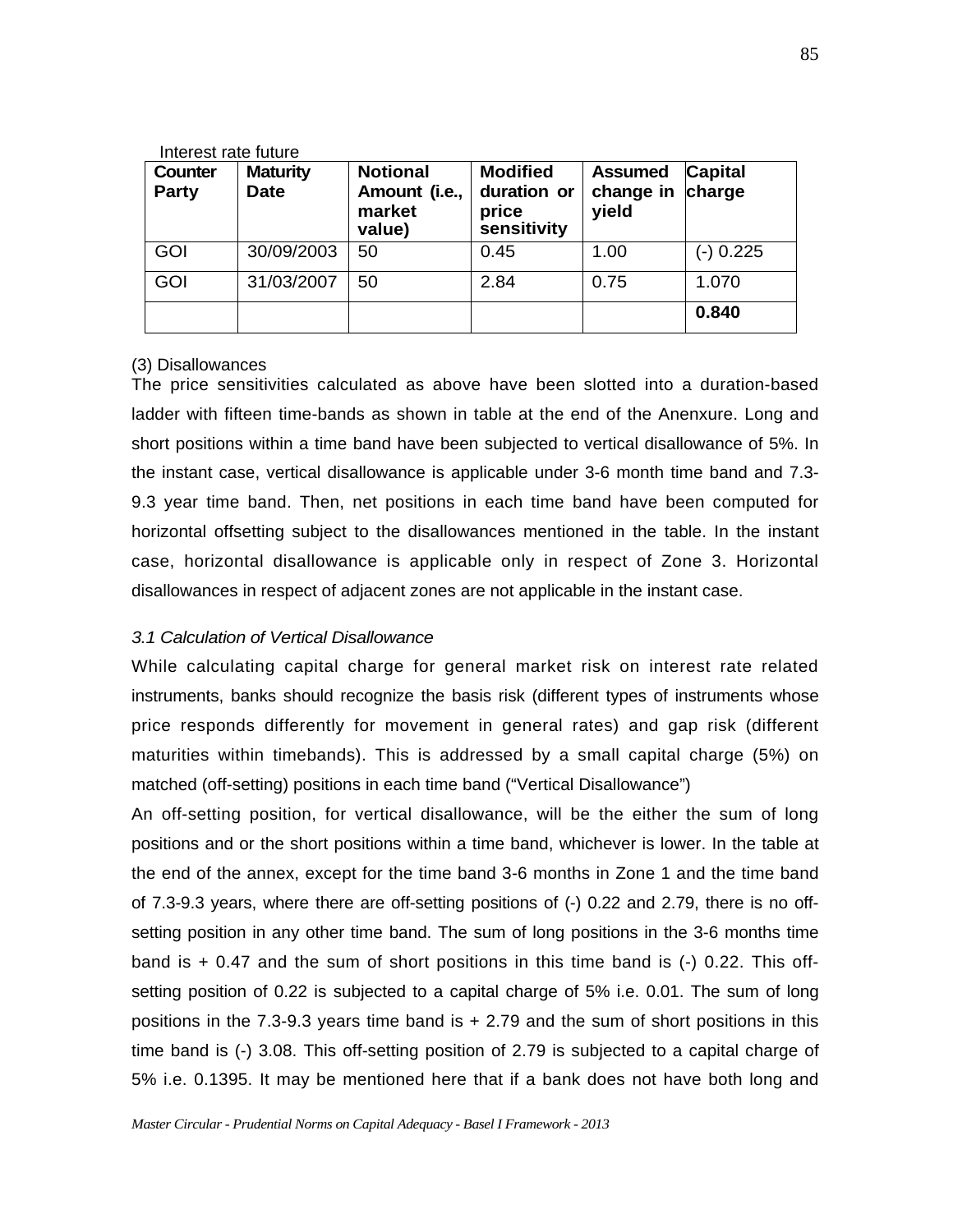short positions in the same time band, there is no need for any vertical disallowance. Banks in India are not allowed to take any short position in their books, except in derivatives. Therefore, banks in India will generally not be subject to vertical disallowance unless they have a short position in derivatives.

#### *3.2. Calculation of Horizontal Disallowance*

While calculating capital charge for general market risk on interest rate related instruments, banks must subject their positions to a second round of off-setting across time bands with a view to give recognition to the fact that interest rate movements are not perfectly correlated across maturity bands (yield curve risk and spread risk) i.e matched long and short positions in different time bands may not perfectly off-set. This is achieved by a "Horizontal Disallowance".

An off-setting position, for horizontal disallowance, will be the either the sum of long positions and or the short positions within a Zone, whichever is lower. In the above example, except in Zone 3 (7.3 to 9.3 years) where there is an off-setting (matched) position of (-) 0.29, there is no off-setting position in any other Zone. The sum of long positions in this Zone is 9.74 and the sum of short positions in this Zone is (-) 0.29. This off-setting position of 0.29 is subject to horizontal disallowance as under:

| Within the same Zone (Zone 3) 30% of 0.29 | $= 0.09$ |
|-------------------------------------------|----------|
| Between adjacent Zones (Zone 2 & 3)       | $=$ Nil  |
| Between Zones 1 and Zone 3                | $=$ Nil  |

It may be mentioned here that if a bank does not have both long and short positions in different time zones, there is no need for any horizontal disallowance. Banks in India are not allowed to take any short position in their books except in derivatives. Therefore, banks in India will generally not be subject to horizontal disallowance unless they have short positions in derivatives.

Total capital charge for interest rate related instruments is shown below:

| For overall net position                       | 16.06 |
|------------------------------------------------|-------|
| For vertical disallowance                      | 0.15  |
| For horizontal disallowance in Zone 3          | 0.09  |
| For horizontal disallowance in adjacent zones  | nil   |
| For horizontal disallowance between Zone 1 & 3 | Nil   |
| Total capital charge for interest rate related | 16.30 |
| instruments                                    |       |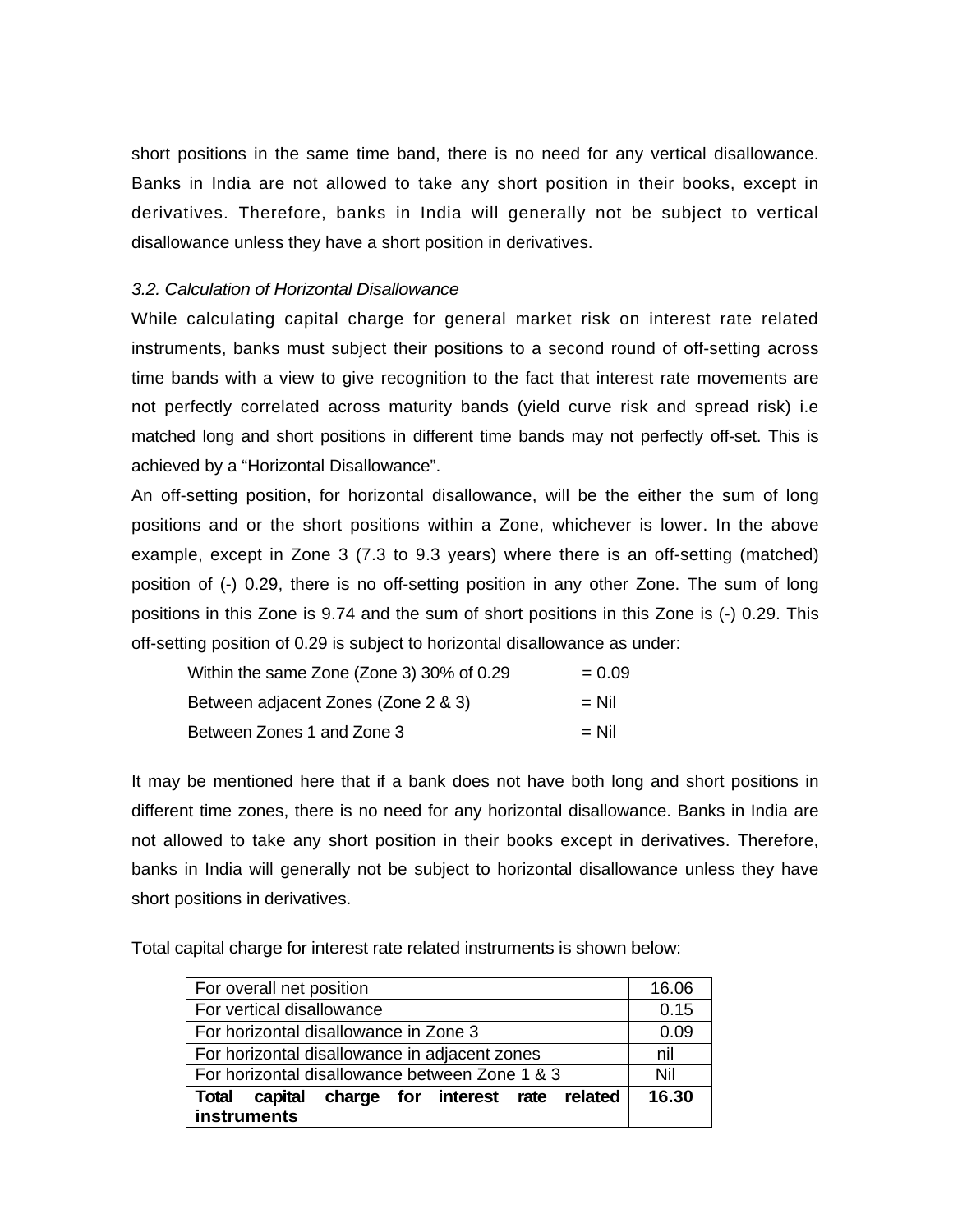(4) The total capital charge in this example for general market risk for interest rate related instruments is computed as under:

| SI.<br>No.    | <b>Capital charge</b>                                                                                      | <b>Amount</b> |
|---------------|------------------------------------------------------------------------------------------------------------|---------------|
|               | For the vertical disallowance (under 3-6 month time band)                                                  | 1, 12,500     |
| $\mathcal{P}$ | For the vertical disallowance (under 7.3-9.3 year time band)                                               | 13,95,000     |
| 3             | For the horizontal disallowance (under Zone 3)                                                             | 9,00,000      |
|               | For the horizontal disallowances between adjacent zones                                                    |               |
| 5             | For the overall net open position $(17.82 - 2.61 + 0.84)$                                                  | 16,06,00,000  |
| 6             | Total capital charge for general market risk on interest<br>rate related instruments $(1 + 2 + 3 + 4 + 5)$ | 16,30,07,500  |

(5) Equities: Capital charge for General Market Risk for equities is 9%.

Thus, general market risk capital charge on equities would work out to  $\bar{\tau}$  27 crore.

(6) Forex / Gold Open Position Capital charge on forex/gold position would be computed at 9%.

Thus the same works out to  $\bar{z}$  9 crore

(7) Capital charge for market risks in this example is computed as under:

| (Amount in $\bar{\tau}$ crore)              |                   |                            |        |  |  |  |  |  |  |  |  |
|---------------------------------------------|-------------------|----------------------------|--------|--|--|--|--|--|--|--|--|
| Details                                     | Capital charge    | Capital charge for         | Total  |  |  |  |  |  |  |  |  |
|                                             | for Specific Risk | <b>General Market Risk</b> |        |  |  |  |  |  |  |  |  |
| Interest instruments<br><b>Rate Related</b> | 32.33             | 16.30                      | 48.63  |  |  |  |  |  |  |  |  |
| <b>Equities</b>                             | 27.00             | 27.00                      | 54.00  |  |  |  |  |  |  |  |  |
| Forex/Gold                                  |                   | 9.00                       | 9.00   |  |  |  |  |  |  |  |  |
| Total                                       | 59.33             | 52.30                      | 111.63 |  |  |  |  |  |  |  |  |

#### *2.3 Computing Capital Ratio*

To facilitate computation of CRAR for the whole book, this capital charge for market risks in the Trading Book needs to be converted into equivalent risk weighted assets. As in India, a CRAR of 9% is required, the capital charge could be converted to risk weighted assets by multiplying the capital charge by (100  $\div$  9), i.e.  $\bar{\tau}$ 111.63 $*(100 \div 9) =$  ₹ 1240.33 crore. Therefore, risk weighted assets for market risk is: ₹1240.33 crore.